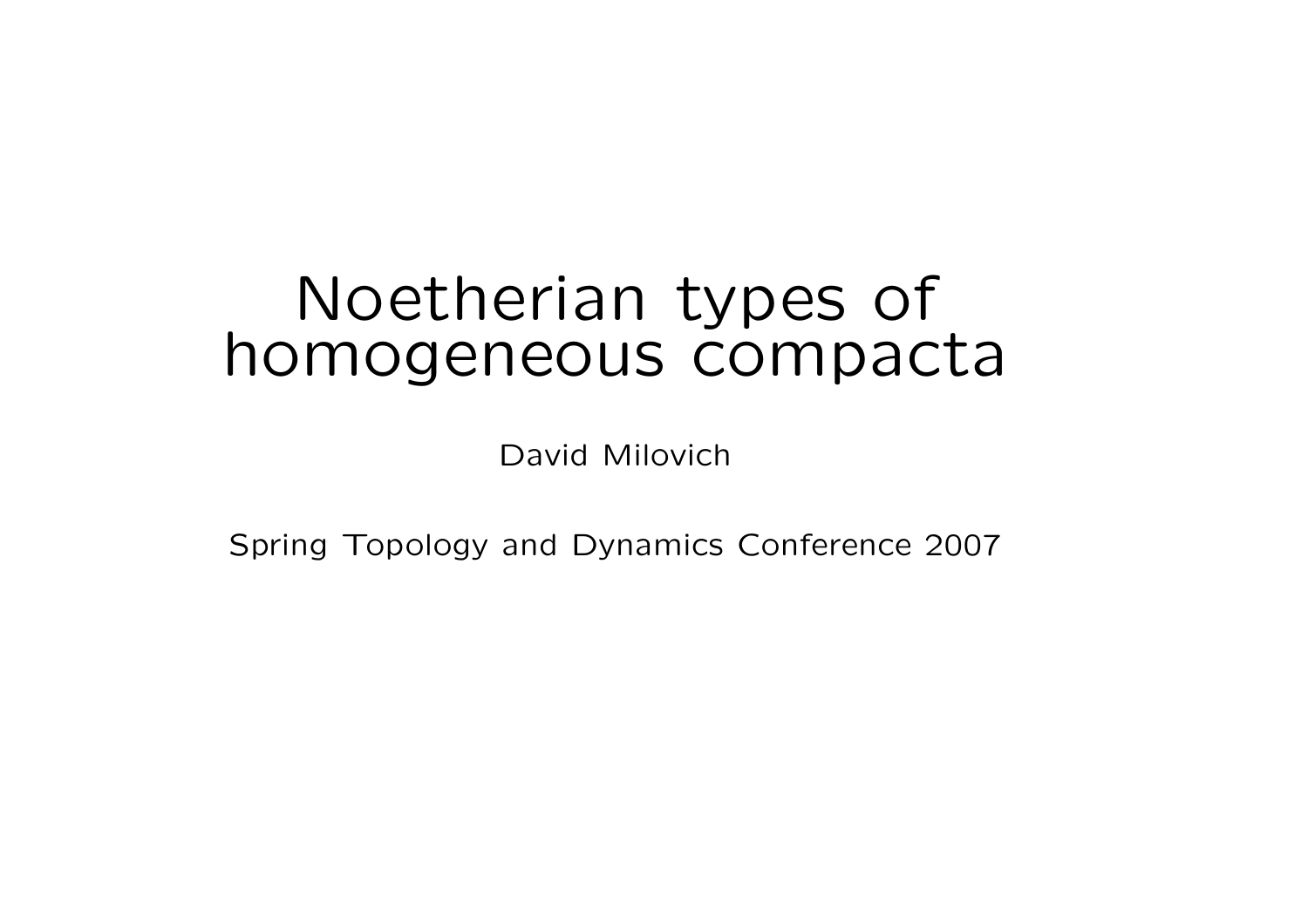## Classifying known homogeneous compacta

- **Definition.** A compactum is dyadic if it is a continuous image of a power of 2.
- All known examples of homogeneous compacta are products of dyadic compacta, first-countable compacta, and/or two "exceptional" kinds of homogenous compacta.
- For example, all compact groups are dyadic.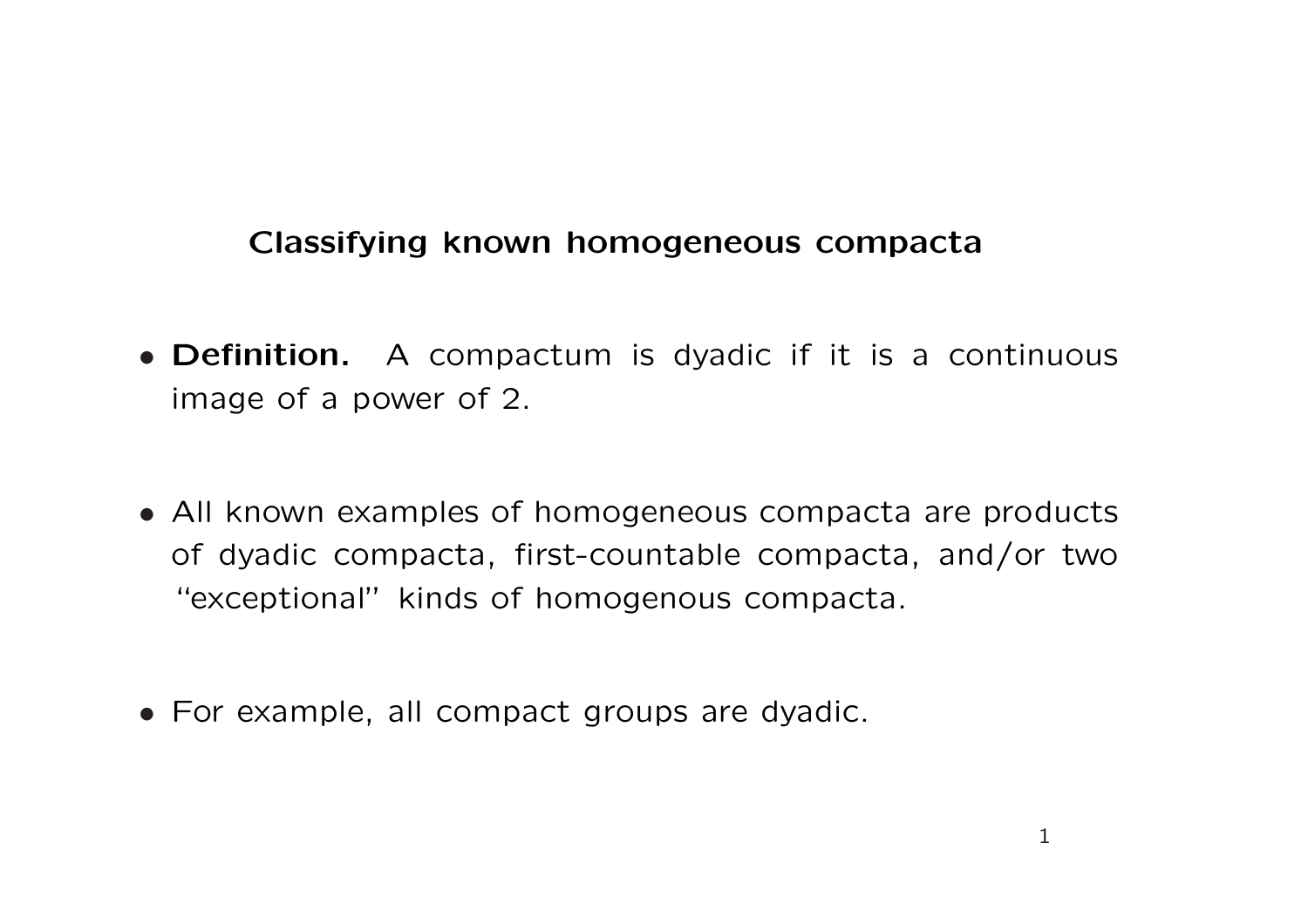- The first exception is a carefully chosen resolution topology that is homogeneous assuming  $MA + \neg CH$  and inhomogeneous assuming CH (van Mill, 2003). This space has  $\pi$ -weight  $\omega$  and character  $\omega_1$ . Any product X of dyadic compacta and first countable compacta satisfies  $\chi(X) \leq \pi(X)$ .
- The second exception is a carefully chosen quotient of  $(\mathbb{R}/\mathbb{Z})\times$  $(2\frac{\omega \cdot \omega}{\omega})^c$  which is exceptional by a connectedness argument (M., 2007).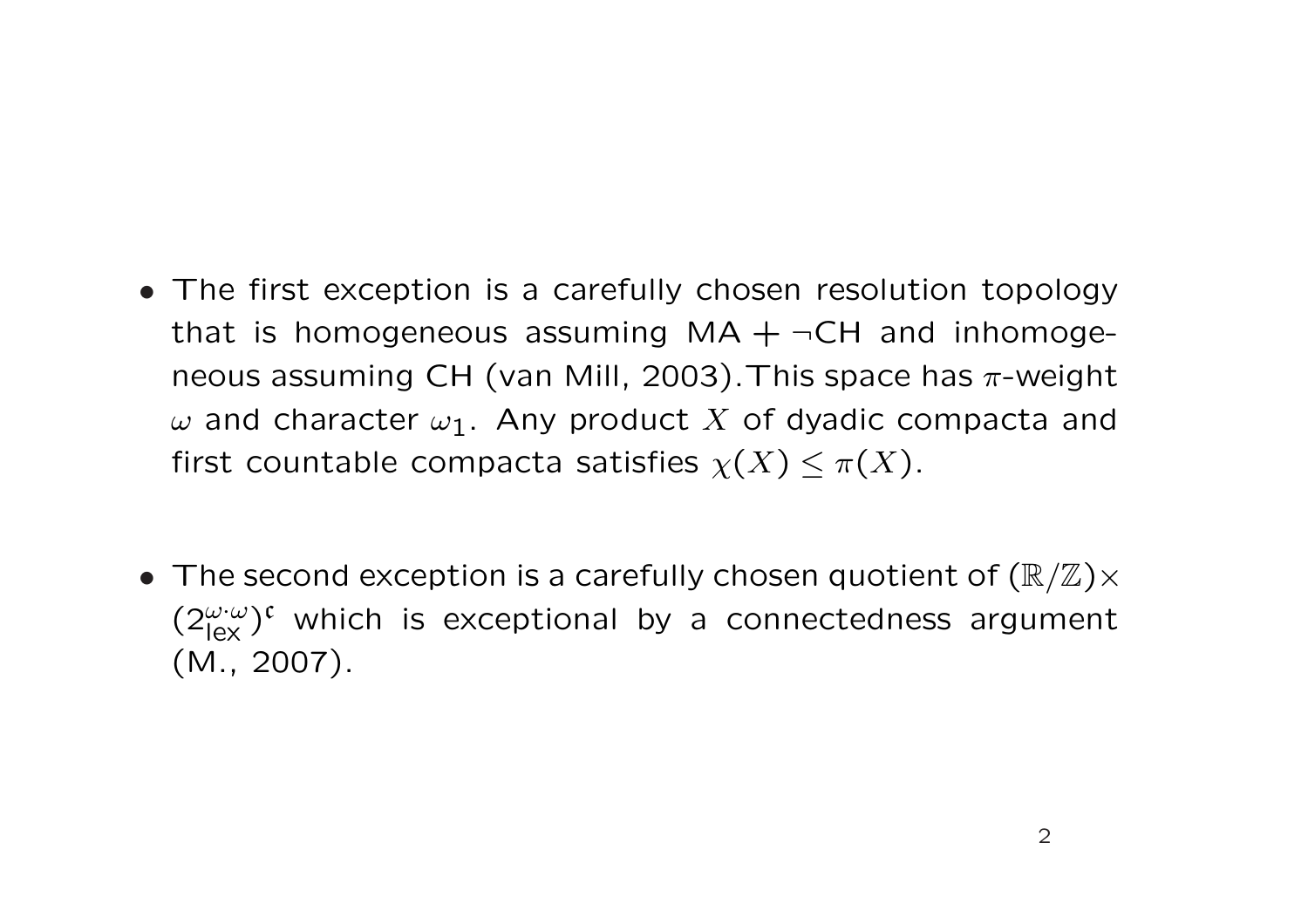- That's all we've got. So, what do these spaces have in common?
- Van Douwen's Problem. All known homogeneous compacta have cellularity at most  $c$  (*i.e.*, lack a pairwise disjoint open family of size  $c^+$ ). It's open (in all models of ZFC) whether this is true of all homogeneous compacta.
- In analogy with this observed upper bound on cellularity, if we consider certain cardinal functions derived from ordertheoretic base properties, then we find nontrivial upper bounds for all known homogeneous compacta.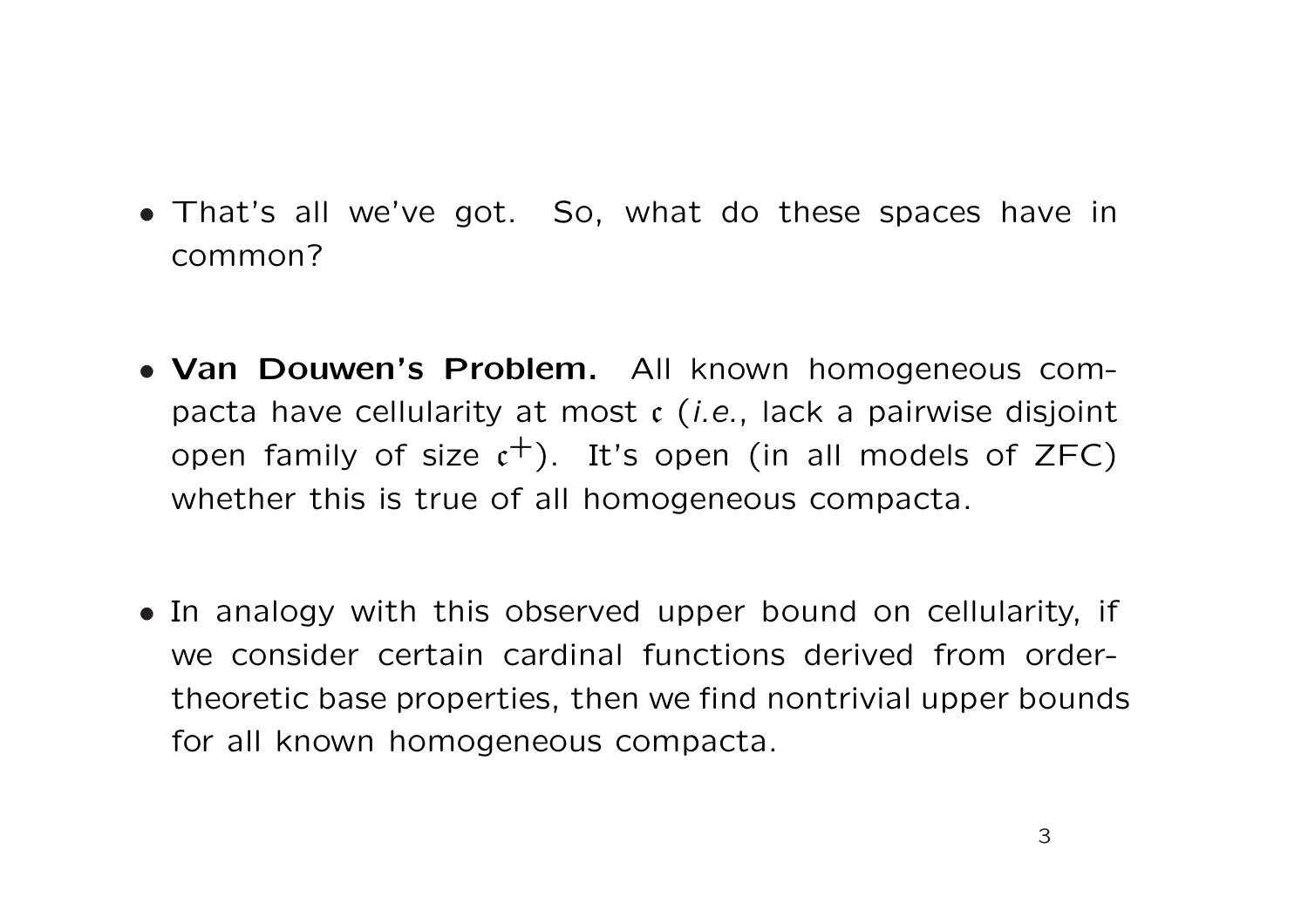## Noetherian cardinal functions

- Definition. A family  $U$  of sets if  $\kappa^{OP}$ -like if no element of  $U$ has  $\kappa$ -many supersets in  $\mathcal{U}$ .
- Definition (Peregudov, 1997). The Noetherian type  $Nt(X)$ of a space X is the least  $\kappa$  such that X has a  $\kappa^{op}$ -like base.
- Definition (Peregudov, 1997). The Noetherian  $\pi$ -type  $\pi N t(X)$ of a space X is the least  $\kappa$  such that X has a  $\kappa^{\text{op}}$ -like  $\pi$ -base.
- Definition. The local Noetherian type  $\chi Nt(p,X)$  of a point p in a space  $X$  is the least  $\kappa$  such that  $p$  has a  $\kappa^{\mathsf{Op}}$ -like local base. Set  $\chi N t$  (X) = sup<sub>p∈X</sub>  $\chi N t$  (p, X).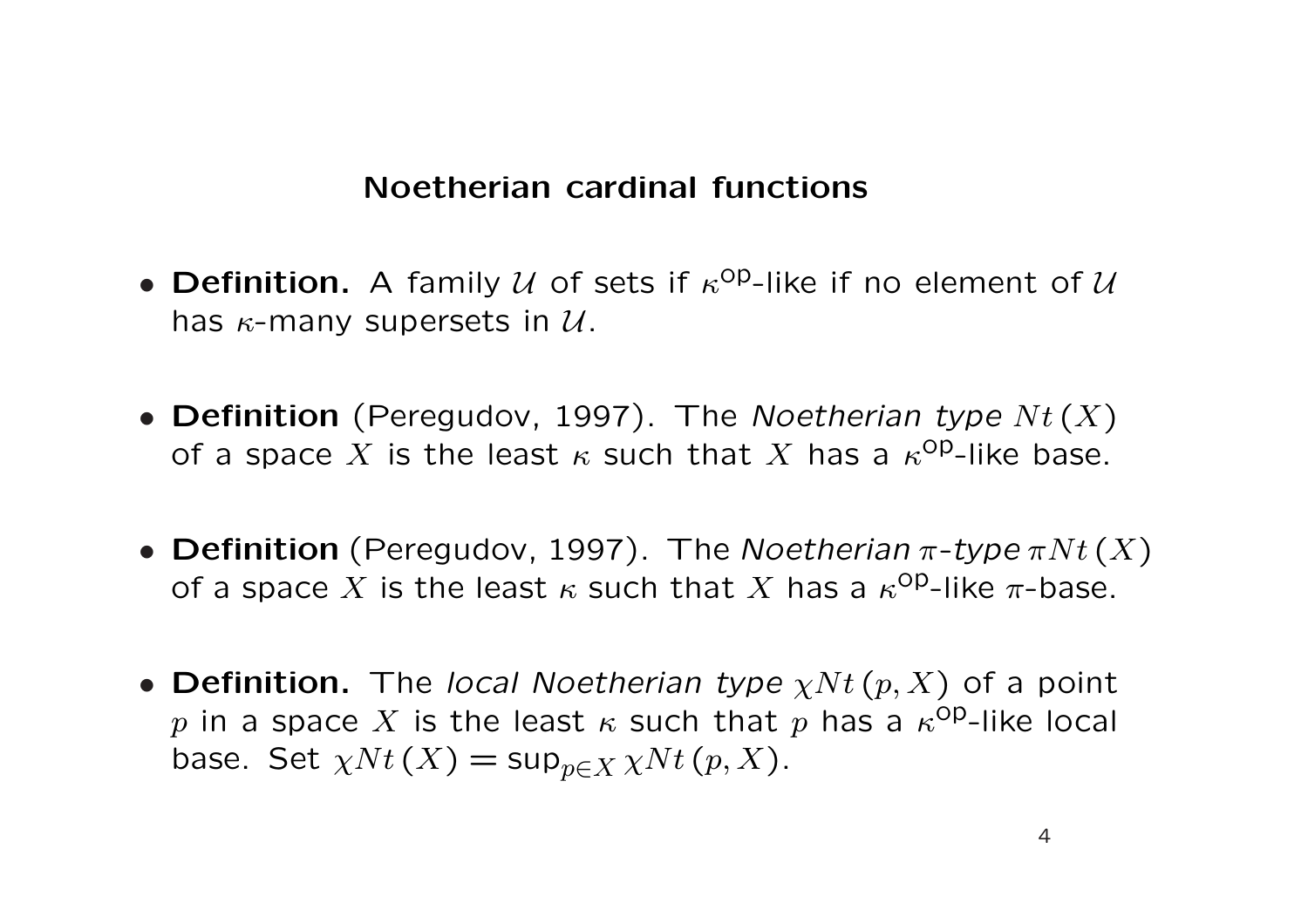• Every known example of a homogeneous compactum  $X$  satisfies

$$
Nt(X) \leq \mathfrak{c}^+,
$$
  
\n
$$
\pi Nt(X) \leq \omega_1, \text{ and}
$$
  
\n
$$
\chi Nt(X) = \omega.
$$

- Question. Are any of these bounds true for all homogeneous compacta?
- Are these bounds sharp? The double arrow space has Noetherian type  $c^+$  and Suslin lines have Noetherian  $\pi$ -type  $\omega_1$ .
- Question. Is there a ZFC example of a homogeneous compactum with uncountable Noetherian  $\pi$ -type?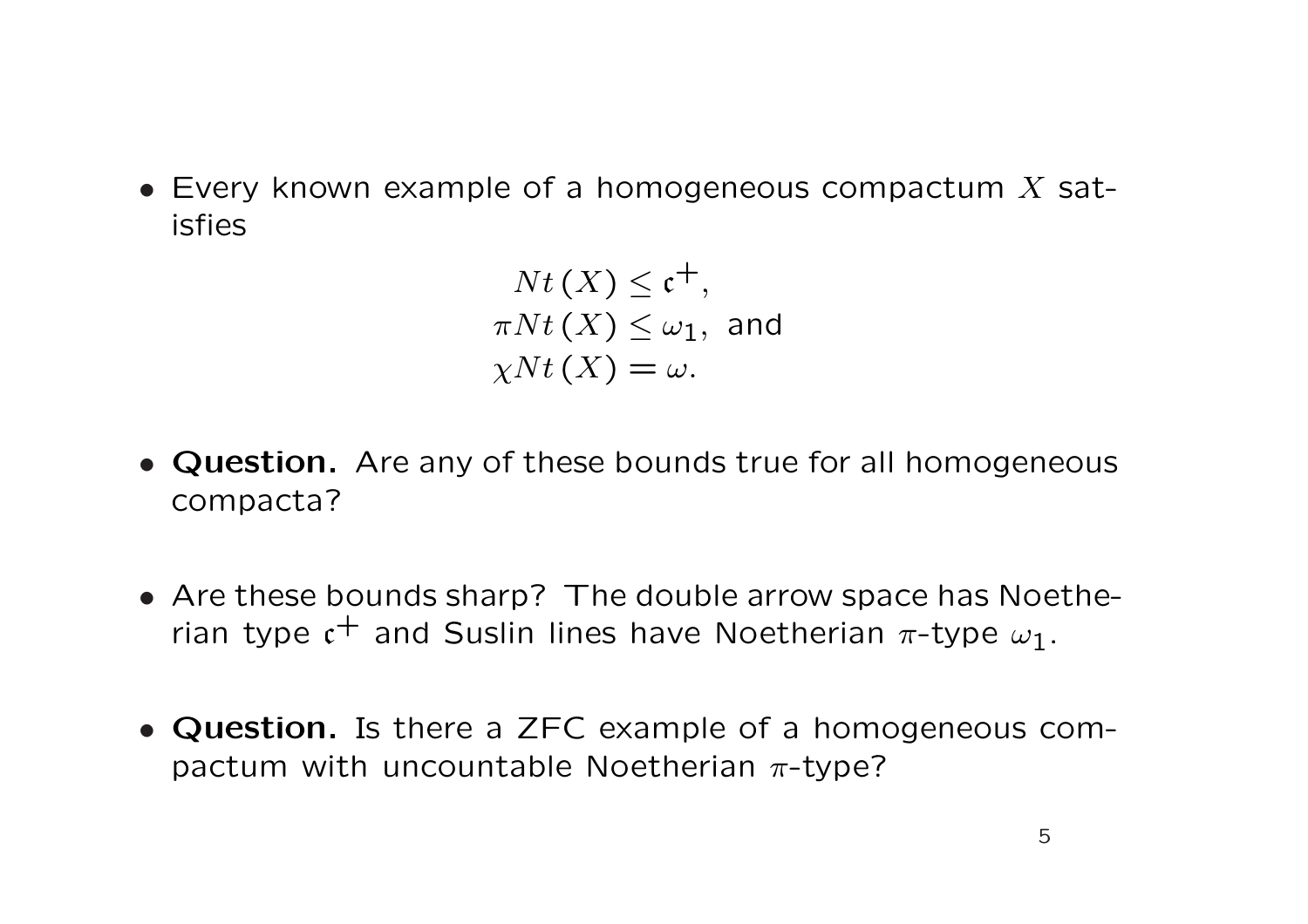#### Products behave nicely.

• Theorem (Peregudov, 1997).  $Nt$  (  $\overline{a}$  $i\in I$   $X_i$ )  $\leq$  Sup $_{i\in I}$   $N$ t  $(X_i)$ . Similarly,

$$
\pi N t \left( \prod_{i \in I} X_i \right) \le \sup_{i \in I} \pi N t \left( X_i \right) \text{ and}
$$
  

$$
\chi N t \left( p, \prod_{i \in I} X_i \right) \le \sup_{i \in I} \chi N t \left( p(i), X_i \right).
$$

• Theorem (Malykhin, 1987). Assume  $X_i$  is  $T_1$  and  $|X_i|\geq 2$ for all  $i \in I$ . If  $|I| \geq \sup_{i \in I} w(X_i)$ , then  $N t$  (  $\frac{1}{\sqrt{2}}$  $\sup_{i\in I} w(X_i)$ , then  $Nt\left(\prod_{i\in I} X_i\right)=\omega.$  In particular,  $N t\left(X^{w(X)}\right)=\omega$  for all  $T_1$  spaces  $X$ .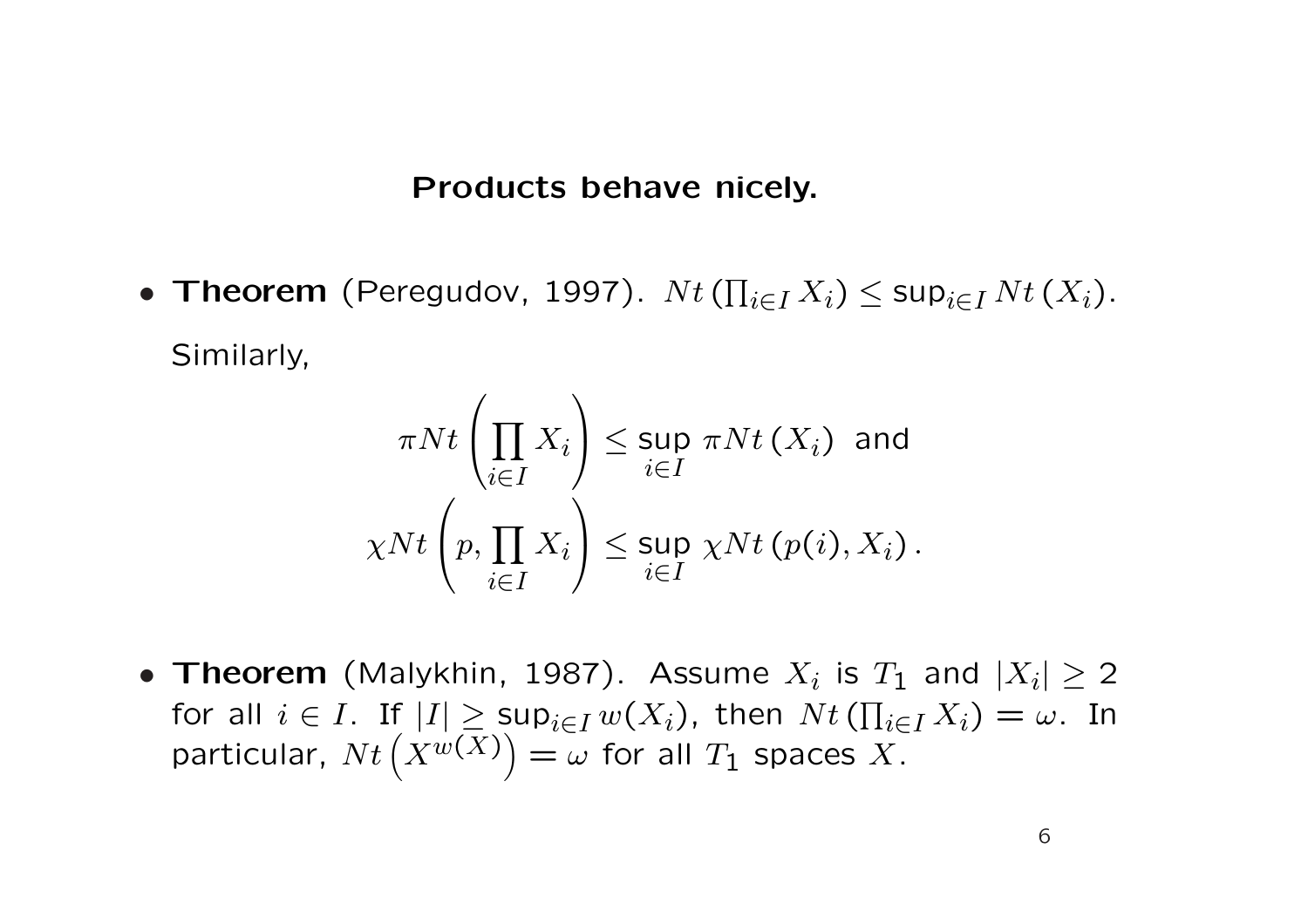#### First countable compacta

• Lemma. For all spaces X and all points  $p$  in  $X$ , we have

 $\chi N t$   $(p, X) \leq \chi(p, X),$  $\pi N t(X) \leq \pi(X)$ , and  $N t(X) \leq w(X)^{+}.$ 

• Lemma. For all compacta  $X$ , we have

 $\pi N t(X) \leq t(X)^{+} \leq \chi(X)^{+}.$ 

• Theorem 1. Let  $X$  be a first countable compactum. Then  $N t(X) \leq c^+$  and  $\pi N t(X) \leq \omega_1$  and  $\chi N t(X) = \omega$ .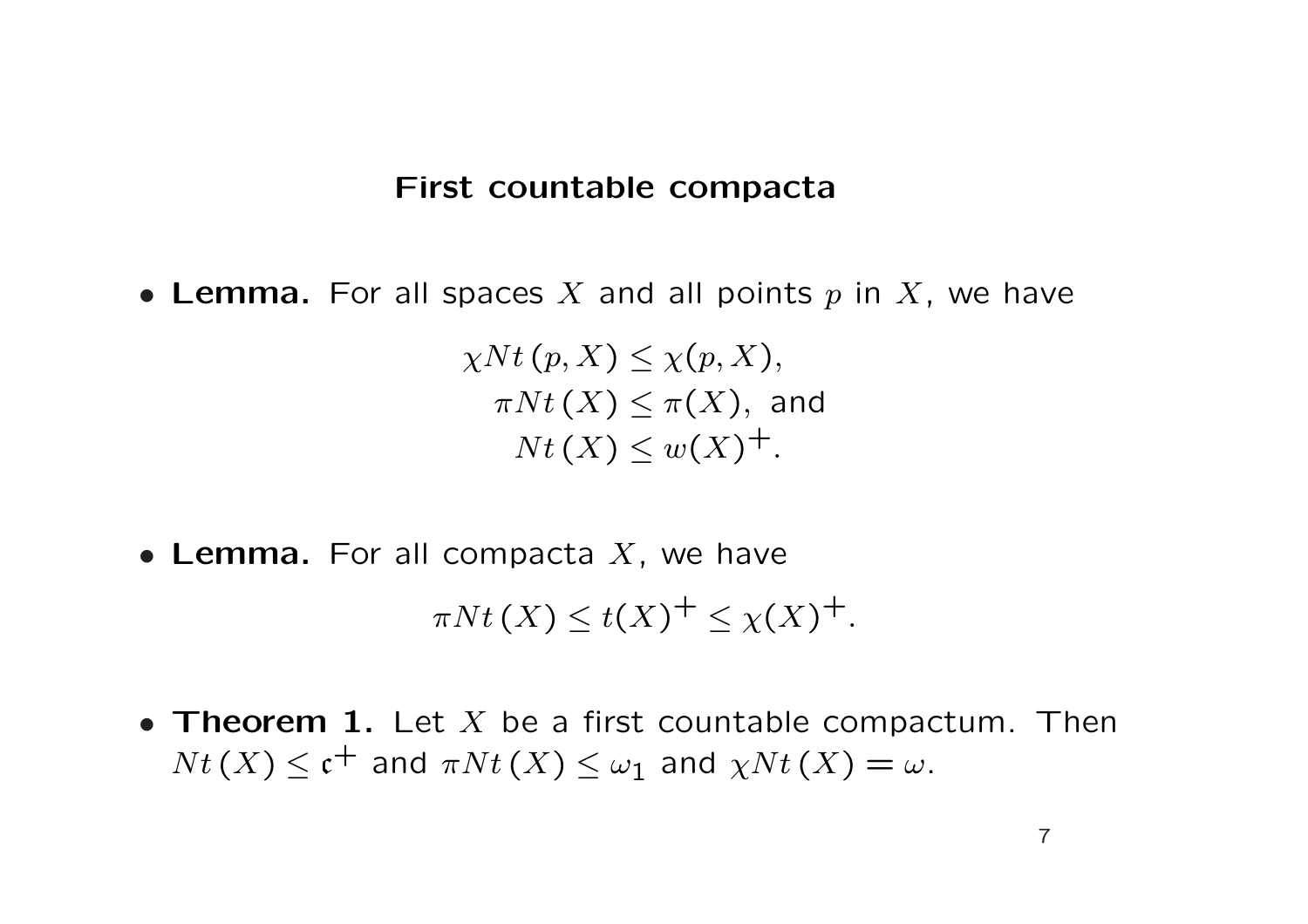#### Dyadic compacta

• Theorem 2. Let X be a dyadic compactum. Then

 $\chi N t$   $(X) = \pi N t$   $(X) = \omega$ .

- Theorem 3. Suppose X is a dyadic compactum and  $\pi \chi(p,X) =$  $w(X)$  for all  $p \in X$ . Then  $Nt(X) = \omega$ .
- Corollary. Let  $X$  be a homogeneous dyadic compactum. Then  $N t$   $(X) = \omega$ .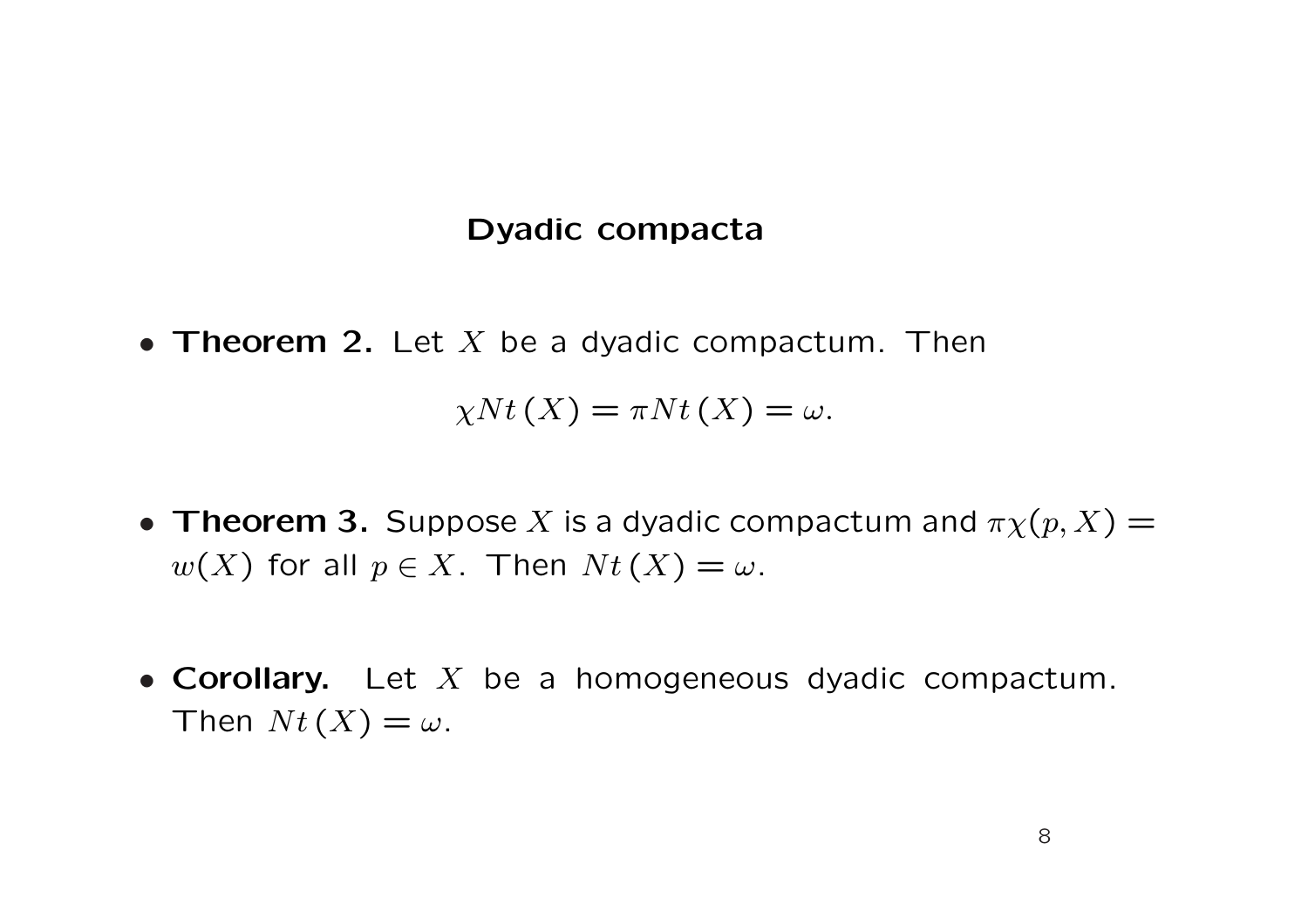## About the proofs of Theorems 2 and 3

- By Stone duality, a dyadic compactum is closely connected to a free boolean algebra. Free boolean algebras have very well-behaved elementary substructures.
- We construct the relevant  $\omega^{\text{op}}$ -like families of open sets iteratively, at each stage working with a quotient space  $X/\equiv_M$ , where M is a sufficiently small elementary substructure of  $H_{\theta}$ and  $p \equiv_M q$  iff  $f(p) = f(q)$  for all continuous  $f: X \to \mathbb{R}$  in M.
- For Theorem 2, we use an elementary chain of substructures of  $H_{\theta}$ . For Theorem 3, we use a carefully arranged tree of substructures of  $H_{\theta}$  (Jackson and Mauldin, 2002).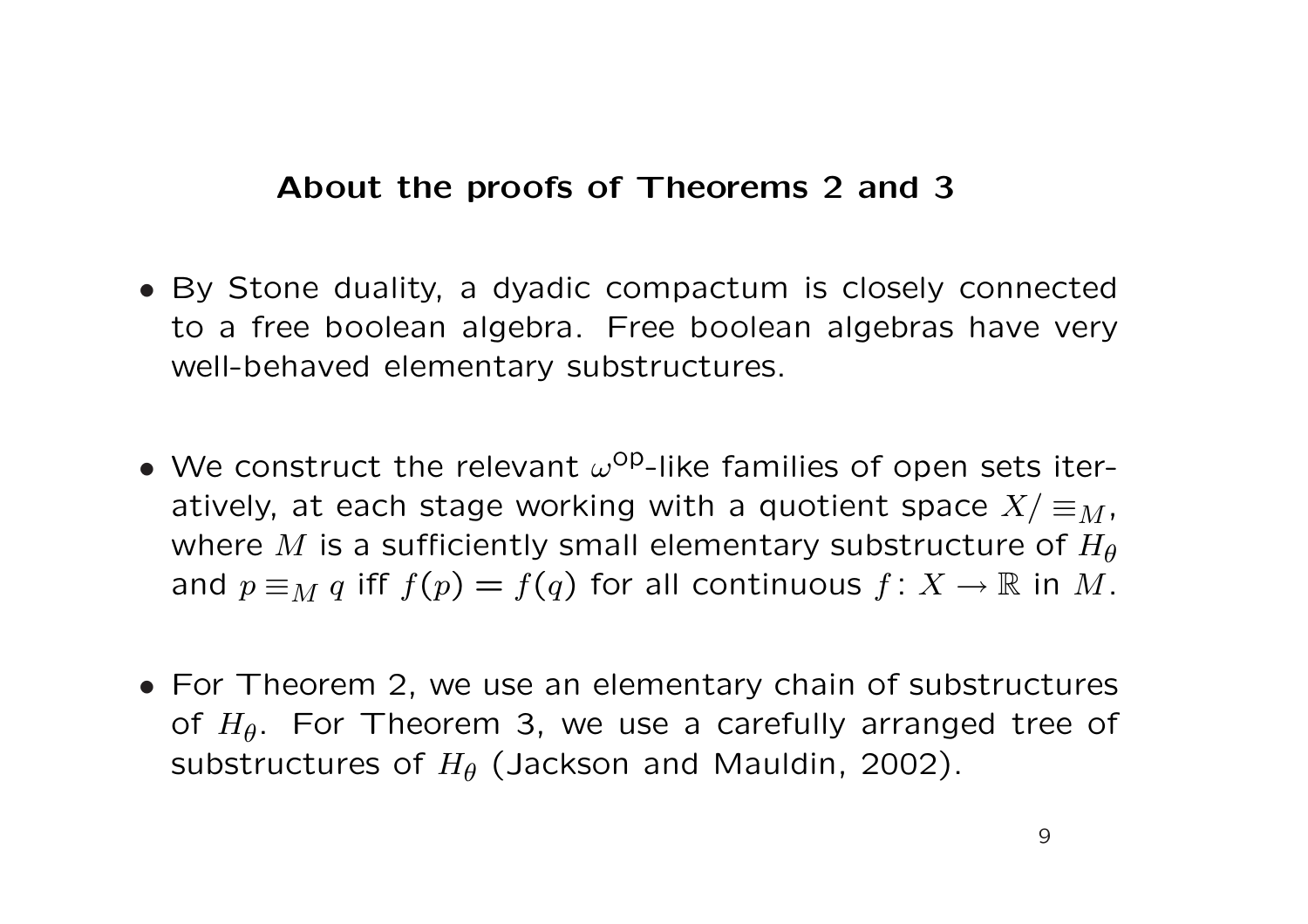## More about  $\chi N t$  ( $\cdot$ )

- Theorem 4. Let X be a compactum. If  $\pi \chi(p, X) = \chi(X)$ for all  $p \in X$ , then  $\chi N t$   $(p, X) = \omega$  for some  $p \in X$ .
- Corollary (GCH). For all homogeneous compacta  $X$ , we have  $\chi N t(X) \leq c(X).$
- Theorem 5. Suppose X is a compactum,  $\chi(X) = 2^k$ , and  $u(\kappa)$ , the space of uniform ultrafilters on  $\kappa$ , embeds into X. Then  $\chi N t$   $(p, X) = \omega$  for some  $p \in X$ .